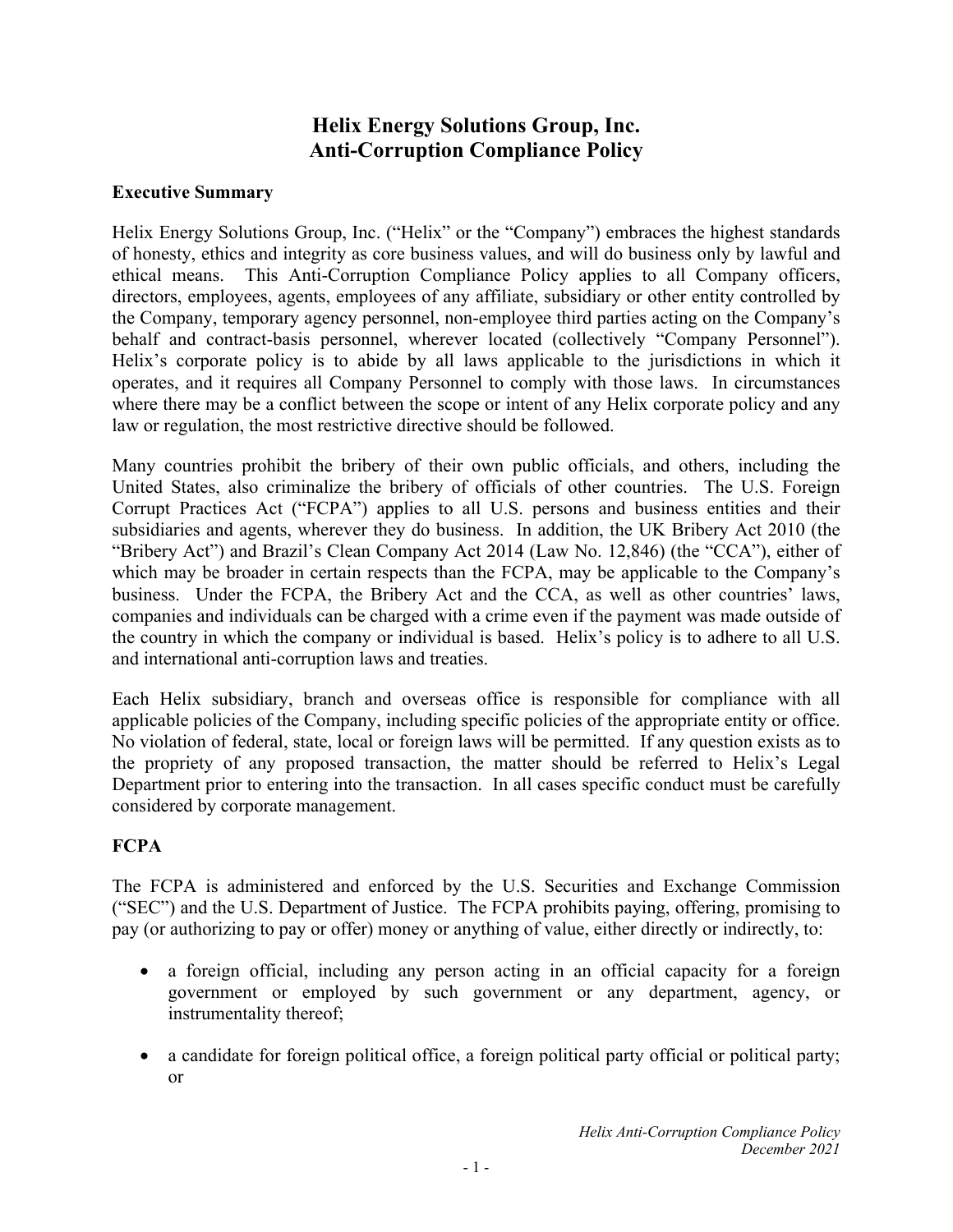any employee or person acting for or on behalf of any public international organization,

for the purpose of influencing any act or decision of these individuals in their official capacity in order to help a company obtain or retain business, obtain any improper advantage, or direct business to any person or entity.

The FCPA also prohibits the promising, offering or paying of anything of value to any person or entity if all or part of the payment will be used for any of the above-prohibited actions. This prohibition includes situations where intermediaries, such as foreign affiliates or agents, are used to "channel payoffs" to foreign officials on behalf of the entity they represent.

The FCPA defines the term "foreign official" very broadly, and includes any officer or employee of a foreign government or any department, agency or instrumentality thereof, or of a public international organization, or any person acting in an official capacity for or on behalf of such government or public international organization, or department, agency or instrumentality thereof. For purposes of compliance with the FCPA, officials of government-owned or controlled corporations are considered foreign officials. It is your responsibility to understand whether those with whom you interact are foreign officials or other Covered Recipients (as defined below). When in doubt, contact the Company's Compliance Officer or the Legal Department.

This Policy also prohibits paying, offering, promising to pay (or authorizing to pay or offer) money or anything of value to a Covered Recipient. A "Covered Recipient" is any (i) foreign official; (ii) foreign political party; (iii) official of a foreign political party; (iv) candidate for foreign political office; (v) child, spouse, or other close relative of a foreign official; or (vi) any other person if you know or have reason to know that person or entity will make, offer, or promise a payment or gift in violation of relevant anti-corruption laws and regulations, including the FCPA.

It should be emphasized, however, that the fact that particular conduct does not violate U.S. law does not mean that it may not violate other laws (with potentially serious consequences for Helix and the individuals concerned) or Helix's ethical standards, rules of corporate governance, or community standards, which impact our image and standing as a good corporate citizen.

### **The Bribery Act**

The Bribery Act prohibitions apply not only to foreign officials, but also apply more broadly to any person, whether a foreign official or otherwise. The Bribery Act prohibits, among other things, directly or indirectly offering, promising or giving a financial or other advantage to another person, intending that person to improperly perform a function or activity. It also prohibits the direct or indirect offering, promising or giving a financial or other advantage to another person, when the person giving the advantage knows or believes that acceptance itself constitutes the improper performance of a function or activity. When the intended recipient is a foreign official, action will be considered to violate the Bribery Act if a person or entity directly or indirectly offers, promises or gives a financial or other advantage in order to obtain or retain business or gain a business advantage. The intent can be to influence the foreign official to either omit to exercise a function or to use their influence either within or outside the scope of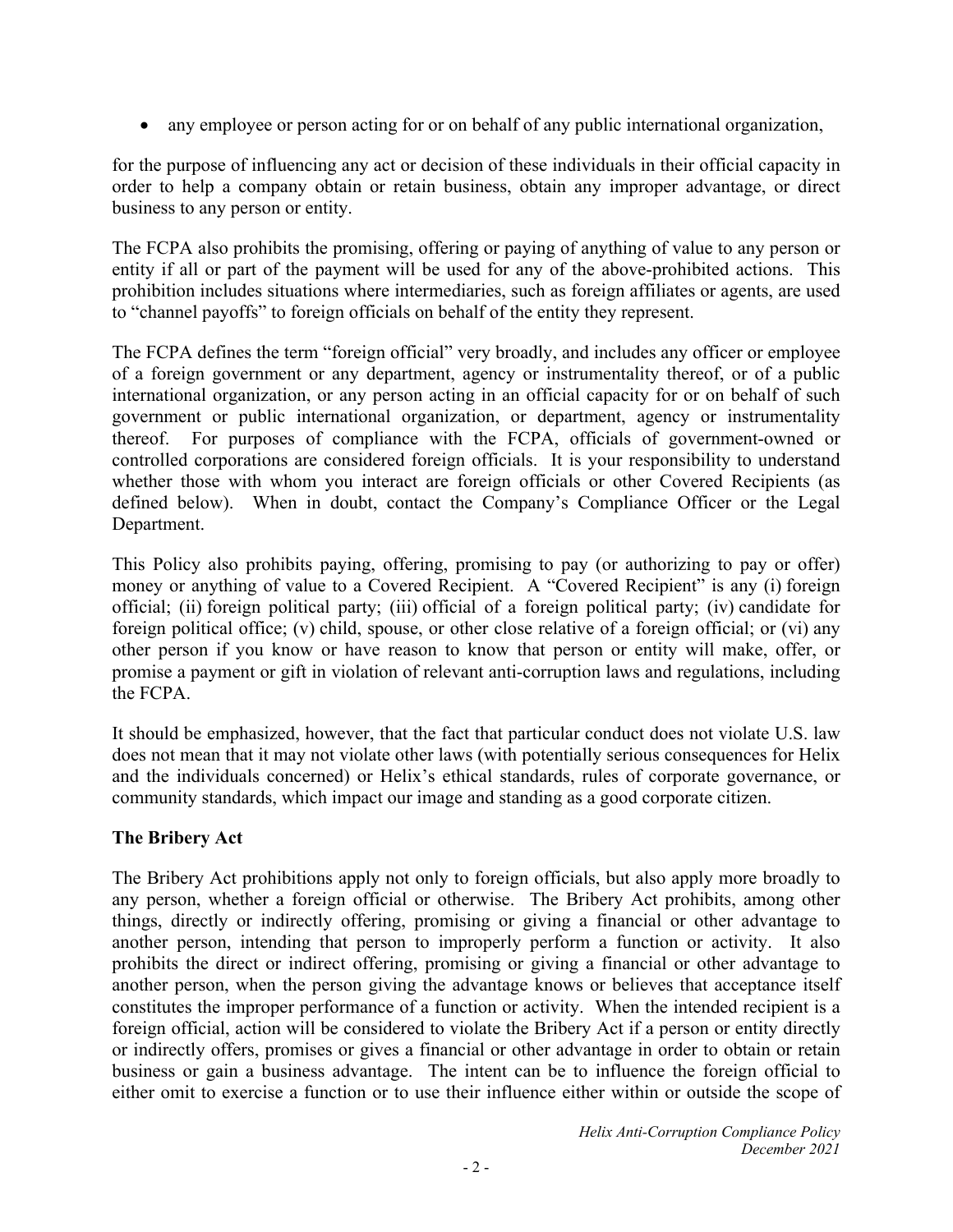their official capacity. The Bribery Act also imposes liability on the recipient of a bribe. Unlike the FCPA, Facilitating Payments (as defined below) are not permitted under the Bribery Act by those within the jurisdiction of the Bribery Act. **The Company therefore prohibits all Facilitating Payments, even in countries in which they may be legal.**

The Bribery Act is applicable to the Company and Company Personnel. Therefore, it is Helix's policy that Company Personnel must not directly or indirectly offer, promise or give a financial or other advantage to another person, intending that person to improperly perform a function or activity or knowing or believing that acceptance itself constitutes the improper performance of a function or activity, and also must not accept or agree to accept any financial or other advantage for an improper purpose. If you have any questions please contact the Company's Compliance Officer or the Legal Department.

## **CCA**

The CCA applies to:

- business organizations in Brazil (whether incorporated or not);
- any Brazilian foundations or associations; and
- foreign companies with any presence in Brazil (even if temporary).

The CCA prohibits direct and indirect acts of bribery or attempted bribery of Brazilian public officials or foreign public officials. This includes not only the giving or offer of bribes, but also the giving of any financial or other support to the bribe activity or its concealment, and the use of third parties to execute or assist the bribe scheme. The law defines "foreign public entities" and "foreign public officials" to include, respectively, entities directly or indirectly controlled by the public sector of a foreign country, and individuals with even temporary or unpaid employment at such entities. The CCA also forbids bid rigging and fraud in the public procurement process, and prohibits any tampering with government investigations.

Under the CCA, such entities can be strictly liable for prohibited acts committed in their interest or for their benefit (whether exclusively or not). To establish a strict liability violation, Brazilian authorities need only demonstrate that a prohibited act occurred; they need not prove the intent (or knowledge) of the company, or that of any individual officer. CCA charges are restricted to companies and, therefore, cannot be brought against individuals. The CCA provides for successor liability in the event of amendments to the articles of incorporation, transformation, restructuring, merger, acquisition or spin-off of a company.

### **Prohibited Payments**

The term "prohibited payments" describes a broad range of corporate dealings that are generally considered to be illegal, unethical, immoral, or to reflect unfavorably on the integrity of management. Such payments are usually in the nature of direct or indirect kickbacks, bribes or payoffs to favorably influence a decision affecting a company's business or for the personal gain of an officer or employee, but can also be "anything of value" offered, promised, or given to a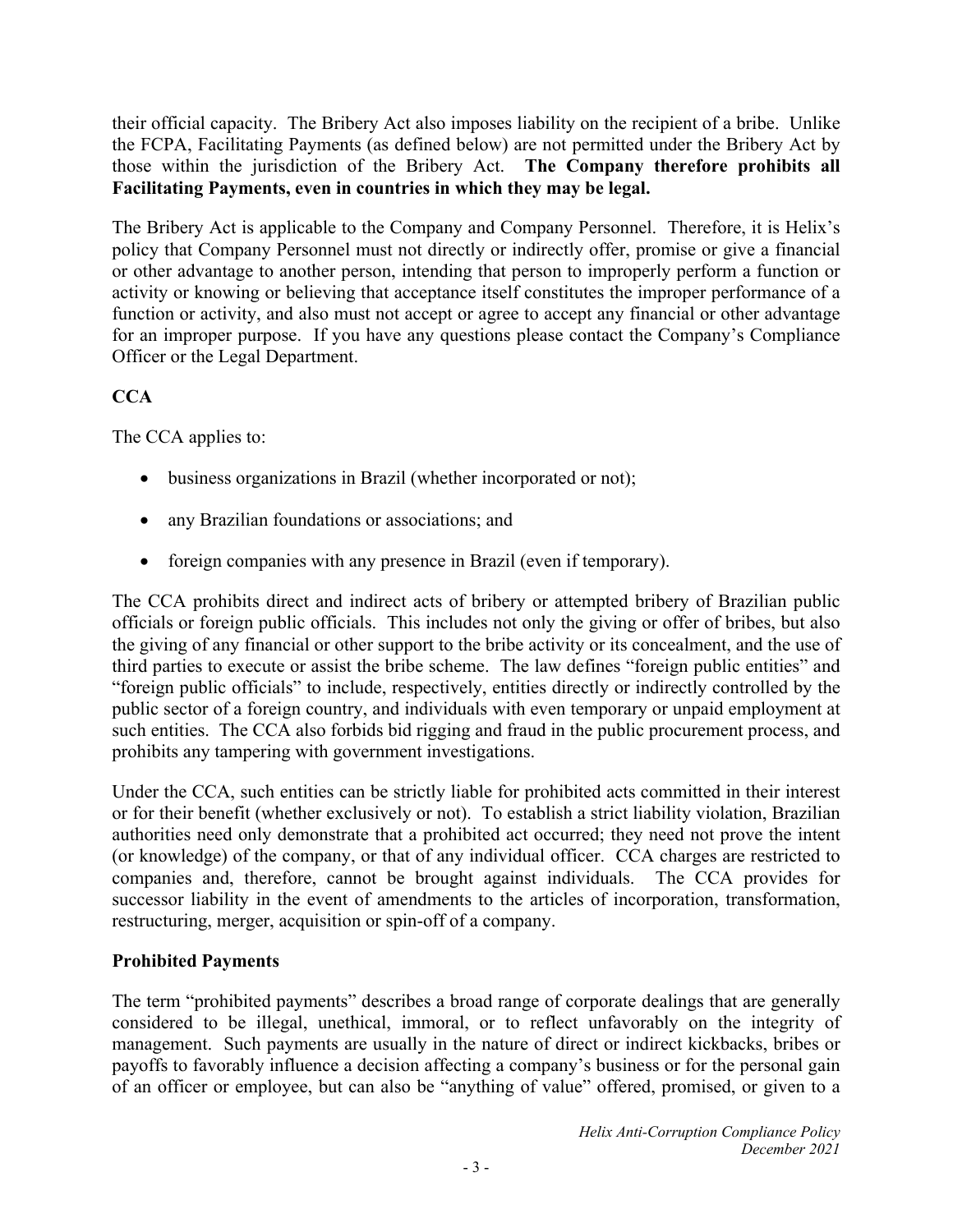foreign official or Covered Recipient to obtain or retain business or for securing any improper benefit. These kinds of payments, as well as offers or promises to make them, are strictly prohibited by Helix policy.

Any out-of-the-ordinary payment made from corporate funds for the express purpose of obtaining or retaining business or unduly influencing some matter or gaining any improper advantage (such as a tax, licensing, or regulatory decision) in favor of Helix is a prohibited payment. Such a payment could also take the form of entertainment or a gift of any kind to a public official. These payments are considered to be bribes and may, as noted above, result in violation of federal, state, foreign, local or international laws and treaties with attendant criminal and civil sanctions, and if not disclosed may also violate disclosure requirements of appropriate U.S. governmental agencies.

### **Penalties**

Under the FCPA, Helix, its subsidiaries and affiliates may be subject to fines up to \$2 million per violation if a violation of the anti-bribery provisions of the FCPA occurs. Individuals who violate the FCPA's anti-bribery provisions also may be subject to criminal liability. Violations are punishable by a fine of up to \$250,000 per violation, imprisonment for up to 5 years per violation, or both. Individuals are also subject to criminal liability for violations of the FCPA's books and records provisions, which are punishable by a fine of up to \$5 million, imprisonment for up to 20 years, or both. Civil penalties may also be assessed against the Company and individuals for violations of the FCPA's books and records provisions.

Prohibited transactions and bribery may involve violation of other federal laws as well, such as domestic anti-bribery laws, mail fraud and wire fraud (telephone and e-mail) statutes, SEC statutes, and other state laws or laws of foreign countries in which Helix has operations. Helix and its officers, directors and employees may face additional criminal penalties and civil liability, including triple-damage actions under federal racketeering laws, for any violations. Certain payments are strictly prohibited by corporate policy and applicable law. Helix personnel who offer, make or receive any such payment are subject to disciplinary action, as appropriate, by Helix as well as any legal consequences under applicable federal, state, local or foreign laws.

### **Facilitating Payments**

Helix expressly prohibits Company Personnel from making Facilitating Payments. A "Facilitating Payment" is a small payment to a foreign official to expedite or facilitate the foreign official's performance of a non-discretionary, routine government action that (i) the foreign official ordinarily performs and (ii) the Company is otherwise entitled to under the laws of that country. Examples include payments for processing paperwork, securing utilities, mail service, police protection, cargo handling services or government inspections. Facilitating Payments are sometimes called "grease" payments or "expediting" payments.

If, despite the prohibitions contained in this Policy, a Facilitating Payment is made, the Facilitating Payment must be disclosed promptly to the Company's Compliance Officer so that the Facilitating Payment can be addressed and recorded appropriately in the Company's books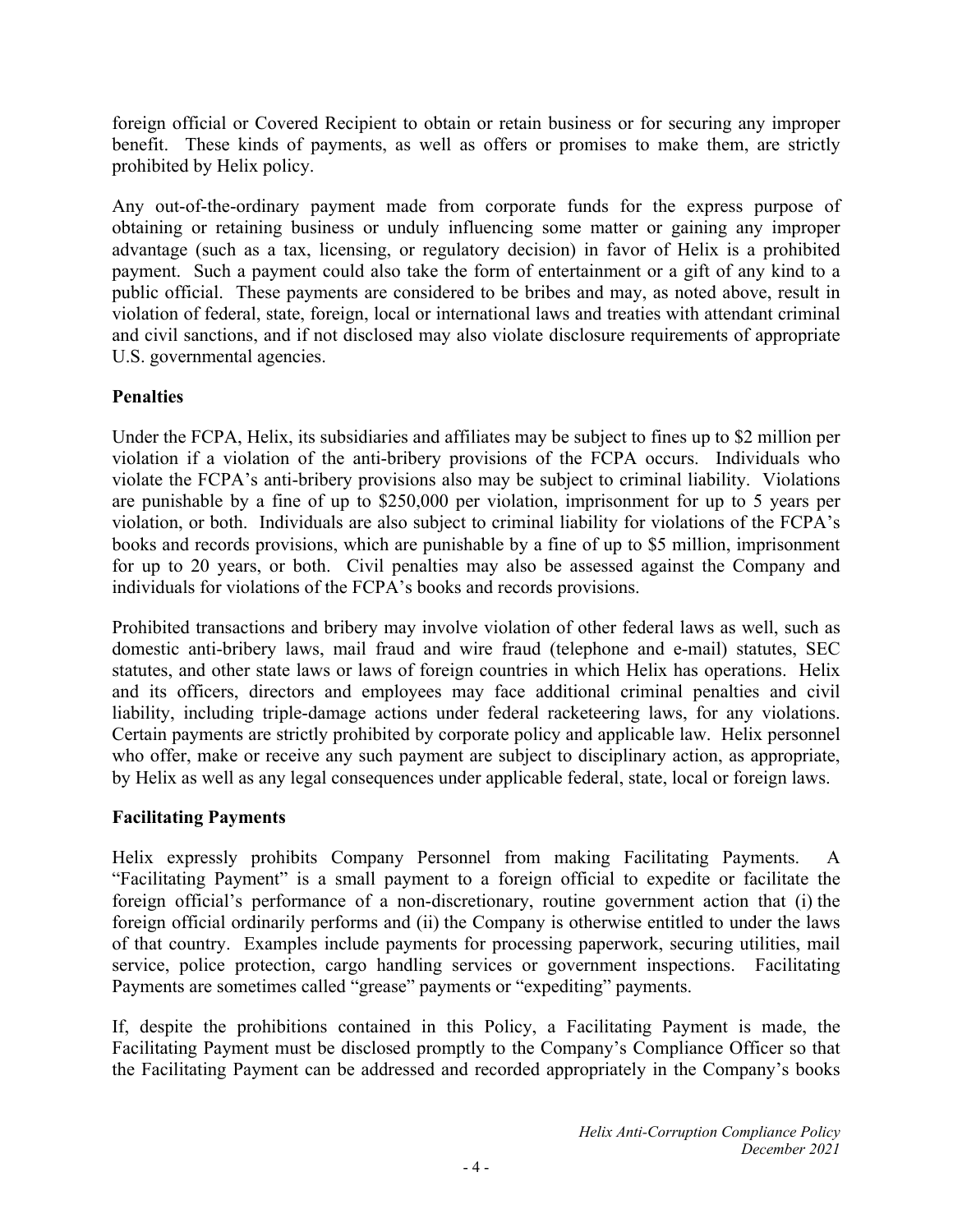and records. Additionally, all records, reports and documents related to the Facilitating Payment must be maintained in accordance with the Company's existing retention policies.

#### **Payments made in Extraordinary Circumstances**

The Company recognizes that Company Personnel operating outside of the U.S. might at times confront situations in which seemingly non-routine payments are demanded, without advance notice or disclosure, by Foreign Officials, Covered Recipients, quasi-government officials or persons claiming to exercise official authority. The Company recognizes that payments may be necessary in some circumstances ("Extraordinary Circumstances") defined as **only** those in which health or physical harm appears imminent, where Company Personnel believe they or others may be in imminent danger if payment is not made, or where Company Personnel believe that their property might be arbitrarily confiscated, damaged or otherwise compromised. The Company allows payments in Extraordinary Circumstances without prior approval. Some examples of situations in which Extraordinary Circumstances may be encountered include:

- a stop by police, military or paramilitary personnel, or militia (uniformed or not) at designated or other checkpoints or other places, and payment is demanded as a condition of passage of persons or property;
- a stop at the airport by customs or passport control personnel or military personnel (uniformed or not) when attempting to enter or exit the country, and payment is demanded for entry or exit of persons or property; or
- demand for payment by persons claiming to be security personnel, immigration control or health inspectors to avoid an allegedly required inoculation or other similar procedure.

When an Extraordinary Circumstance payment has been made, as soon as possible after the danger has passed, the payment and circumstances must be reported to the Company's Compliance Officer or Legal Department. In all such cases, the payment must be recorded appropriately in the Company's books and records.

#### **Promotional and Bona Fide Contractual Expenses**

Helix may on occasion be required to pay reasonable and bona fide expenses incurred by or on behalf of a foreign official, party, party official or candidate that are directly related to either (i) the promotion, demonstration or explanation of products or services, or (ii) a contractual obligation of a contract with a foreign government or department, agency or instrumentality thereof. Such promotional or contractual expenses may not be illegal under the FCPA, but could constitute a violation of other applicable foreign or international law or other federal statutes. Company Personnel may **never** entertain or give anything of value to a foreign official or Covered Recipient for an improper purpose or under circumstances that even create the appearance of impropriety—no matter how small the value of the payment or gift.

Promotional and bona fide contractual payments must be strictly controlled and every effort must be made to eliminate or minimize such payments. Thus, promotional payments, if required, will be made only in accordance with local custom and practice and with prior review and approval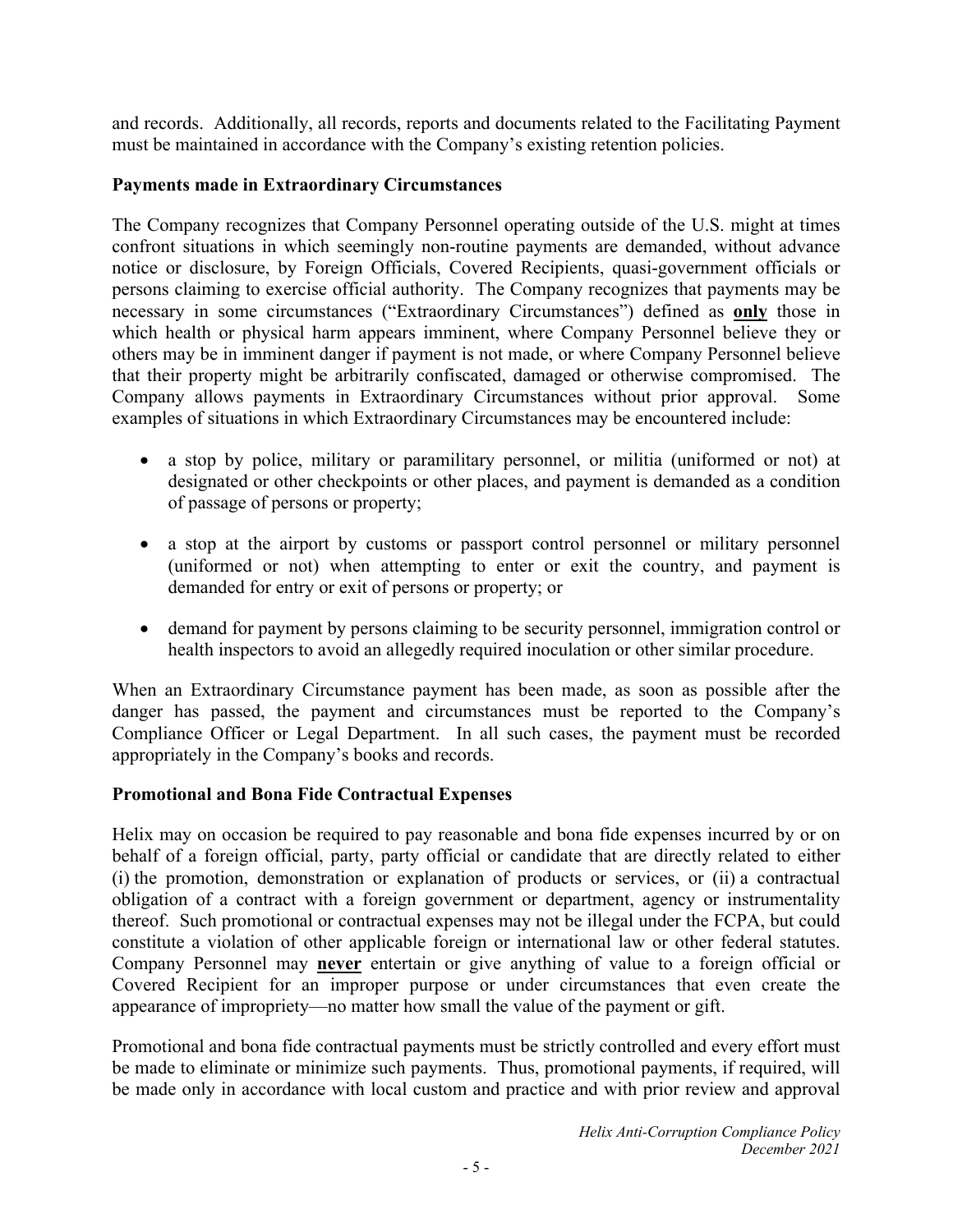by Helix's management and Compliance Officer or Legal Department. Company Personnel must also ensure that all promotional and bona fide contractual payments (no matter how small) provided to a foreign official or other Covered Recipient are accurately recorded in the Company's books and records.

### **Gifts and Entertainment**

It is Helix's policy that corporate gifts and entertainment be tasteful but of insubstantial value, consistent with the status of the counterparty involved and local market custom. No gifts or entertainment may be such as to permit any appearance or perception of bribery or other improper influence, compensation or payment. Where gifts and entertainment are not specifically authorized by executive management, it is the responsibility of the donor to obtain approval by the Company's Compliance Officer for such gifts or entertainment. Company Personnel must also ensure that all gifts or entertainment (no matter how small) provided to a foreign official or other Covered Recipient are accurately recorded in the Company's books and records.

#### **Accounting Standards**

The FCPA requires public companies traded on a U.S. stock exchange to comply with all SEC accounting rules. The FCPA prohibits the falsification of books and records required to be maintained by public companies and the making of any false or misleading statements or omissions of material facts to accountants or auditors in connection with the preparation of required filings. Helix is a publicly traded company, and as indicated above, it is therefore Helix's policy to require that each Helix subsidiary, branch and overseas office maintain books and records that timely and accurately reflect its respective transactions and maintain internal accounting controls based on sound accounting principles. In addition, each Helix entity or office is responsible for the design and maintenance of an adequate system of accounting controls. Helix policy requires that each transaction entered into by Helix have proper authorization and initial approval, then proper and complete accounting and reporting of the transaction. The handling of each transaction is subject to internal audit verification, with reporting of exceptions to management and the Legal Department.

Moreover, since Helix is a publicly traded company and its common stock is registered and traded in accordance with federal securities laws and with rules and regulations promulgated by the SEC, it is subject to strict disclosure requirements. Helix must disclose to the public all information relating to its business affairs material to its financial condition, and conduct that is deemed to reflect on the integrity of management. The SEC considers that prohibited transactions may reflect on the integrity of management, and if prohibited transactions are identified within a publicly traded company, the matter may be required to be publicly disclosed. Failure to investigate and disclose such transactions may cause a company to violate U.S. law and the rules and regulations of the SEC, which specifically require compliance with recordkeeping and internal control requirements aimed at recording the true nature of all payments and ensuring their propriety. Violations may result in criminal and civil proceedings against a company and may seriously injure the company's reputation and business, particularly if the transaction occurs in a foreign jurisdiction.